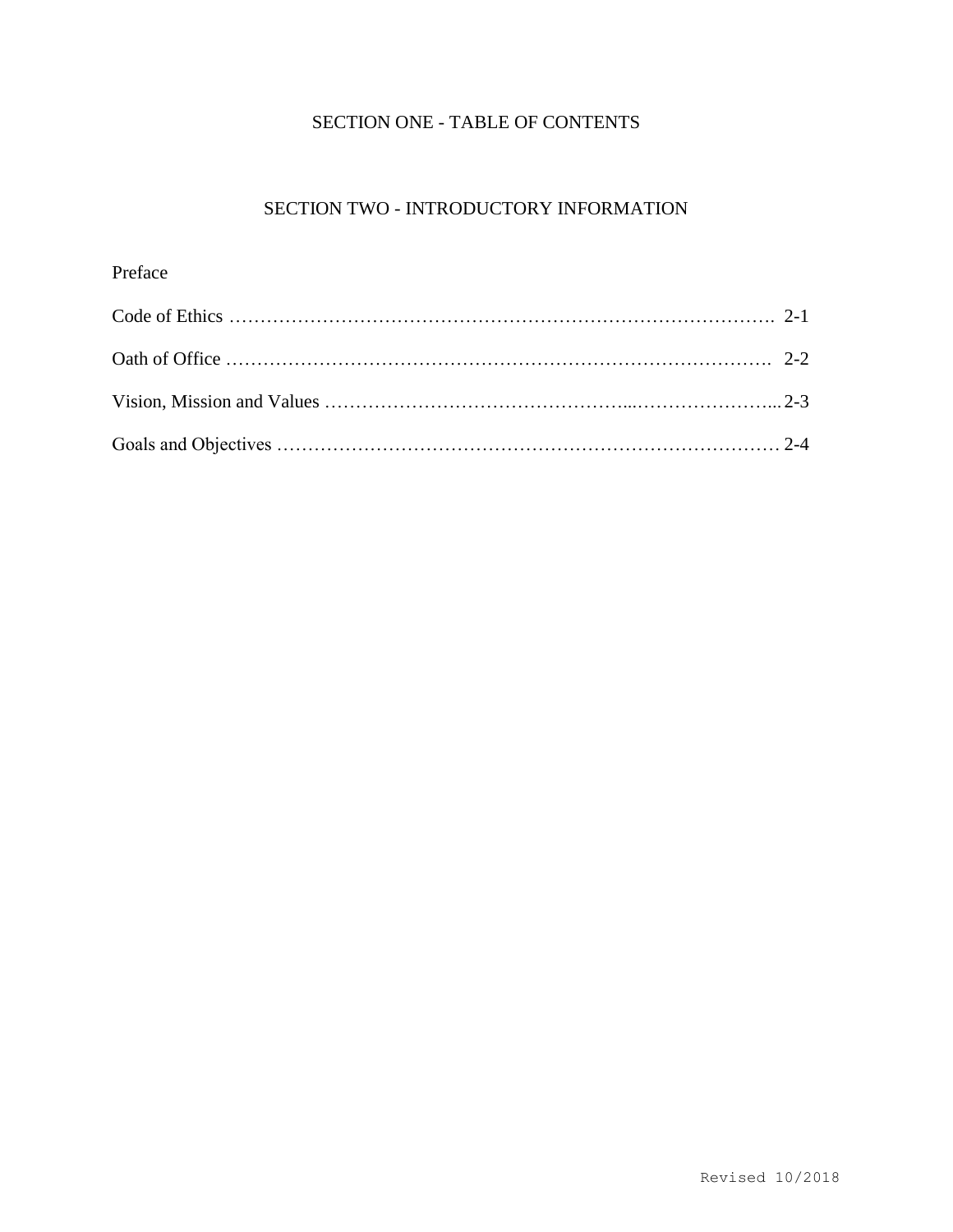## SECTION THREE - ADMINISTRATION

| $3-12$ |
|--------|
|        |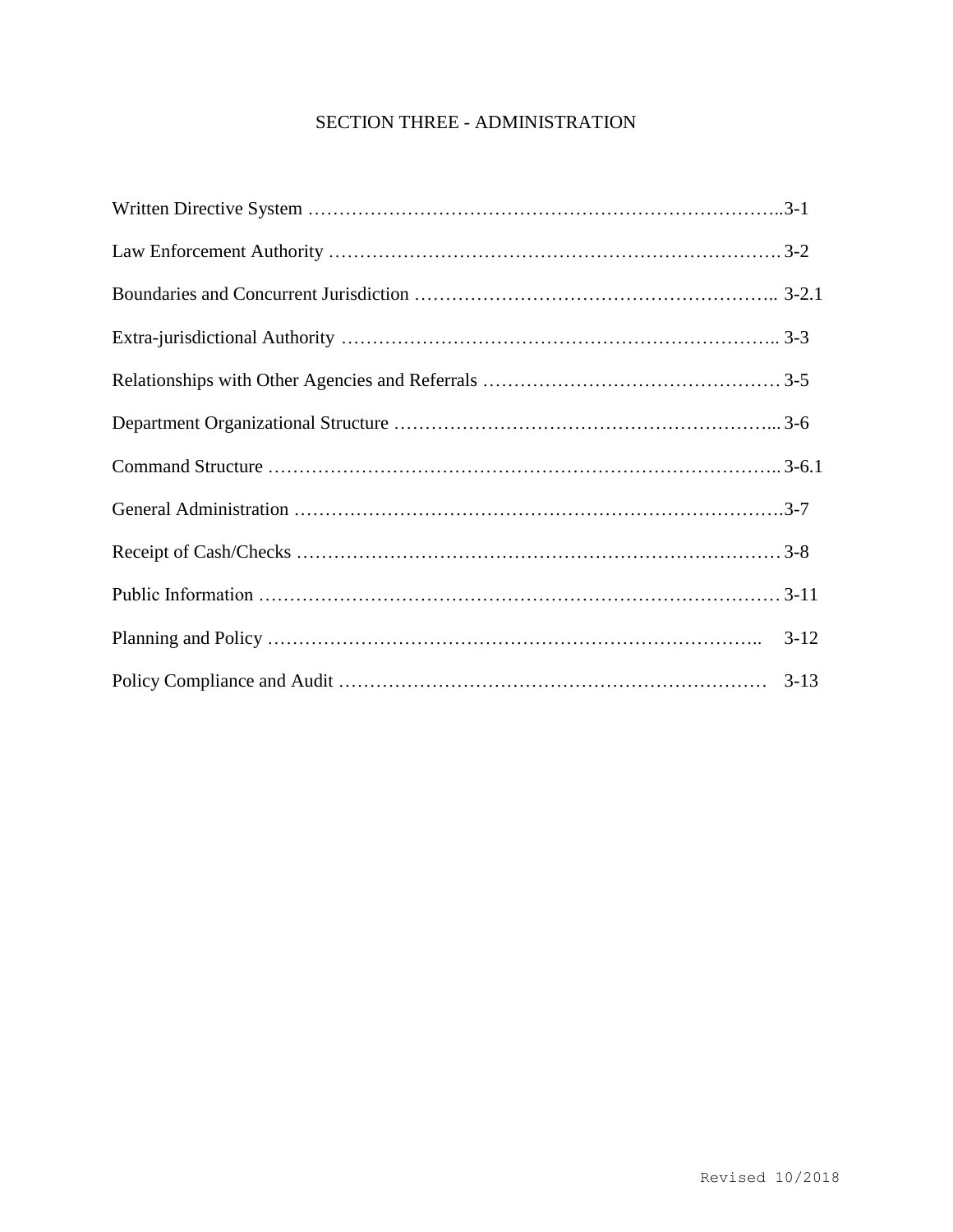# SECTION FOUR - PERSONNEL PRACTICES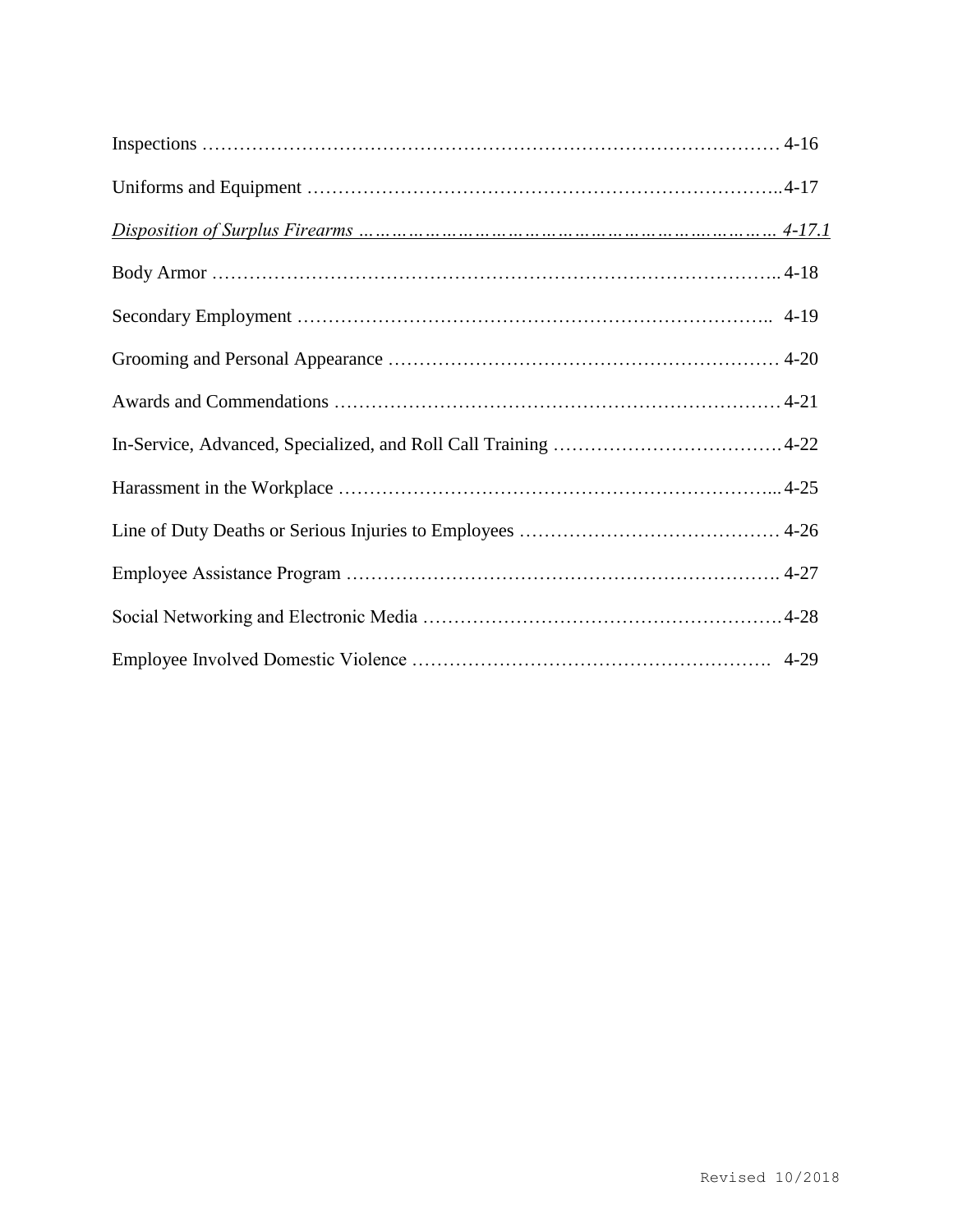# SECTION FIVE - POLICE OPERATIONS AND ACTIVITIES

| Field Interviews and Investigative Photographs of Individuals 5-14.1 |            |
|----------------------------------------------------------------------|------------|
|                                                                      |            |
|                                                                      |            |
|                                                                      |            |
|                                                                      | $5 - 16.1$ |
|                                                                      |            |
|                                                                      |            |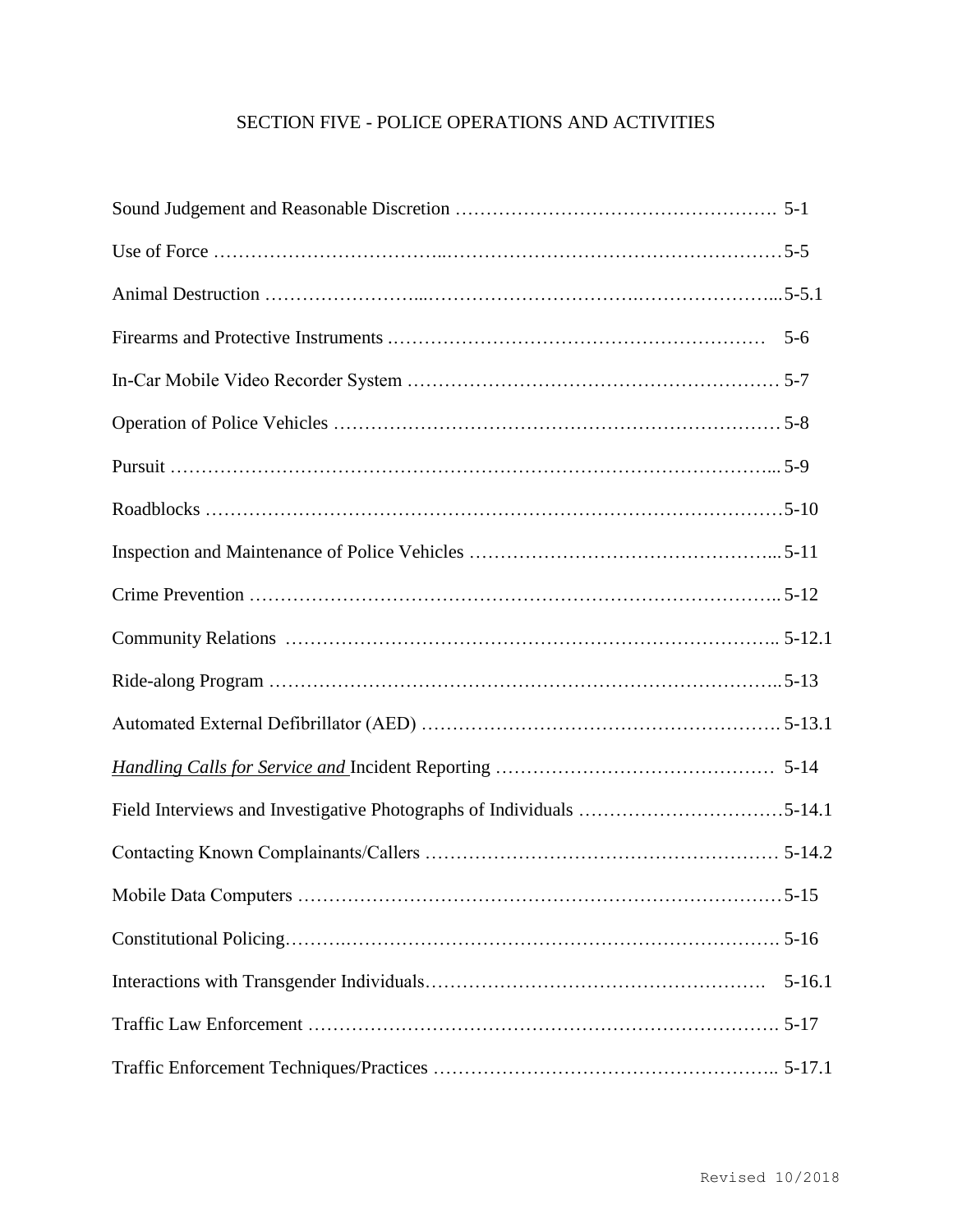| Submitting Evidence/Property to the Village Evidence Room, MCP Forensic Services Section, |  |
|-------------------------------------------------------------------------------------------|--|
|                                                                                           |  |
|                                                                                           |  |
|                                                                                           |  |
|                                                                                           |  |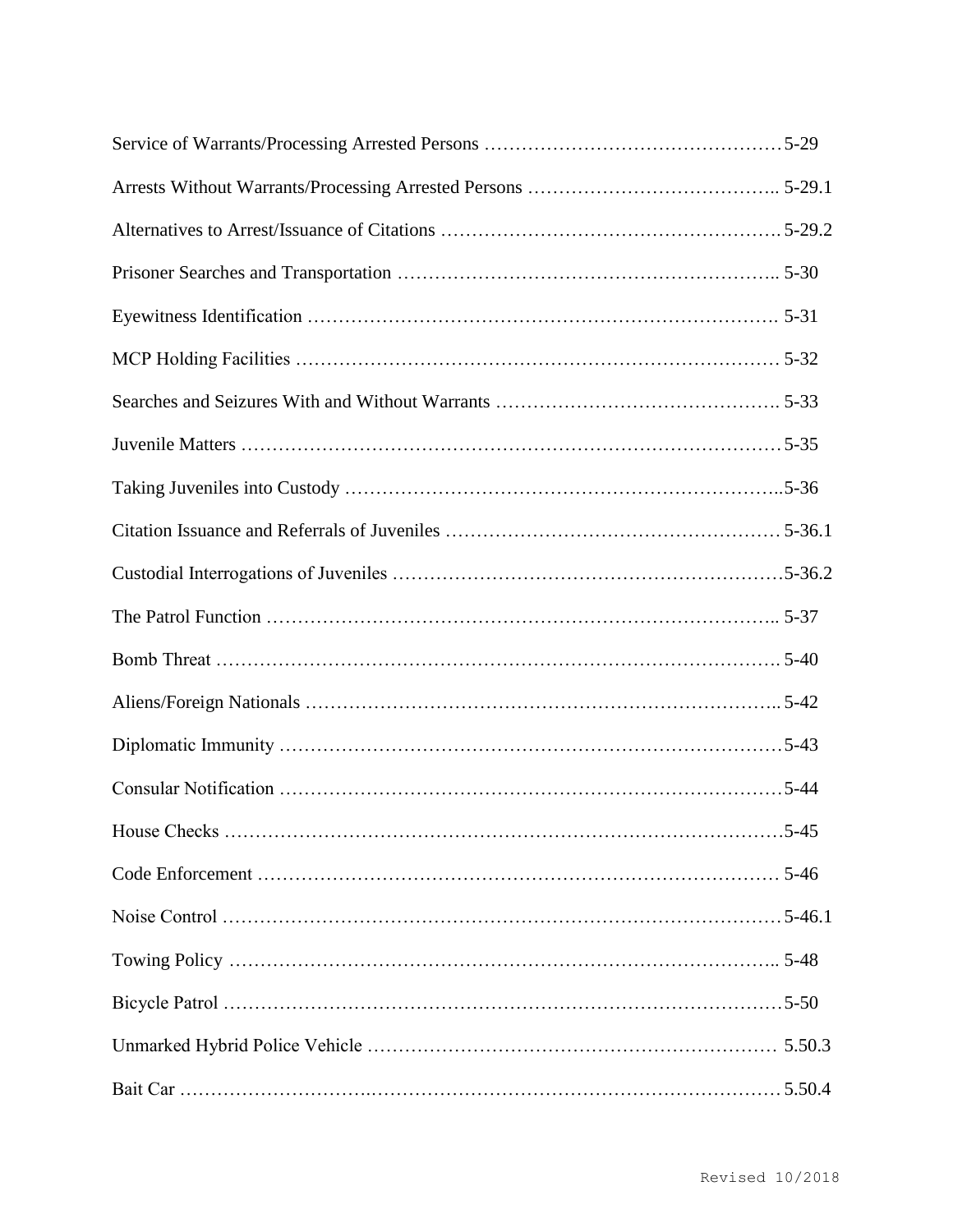| Notification of Public Works, State/County Roads, Utilities/Media 5-52.3              |          |
|---------------------------------------------------------------------------------------|----------|
|                                                                                       |          |
|                                                                                       |          |
|                                                                                       |          |
|                                                                                       |          |
|                                                                                       |          |
|                                                                                       |          |
| Requesting MCP Emergency Response Team (ERT) and Special Weapons and Tactics Team     |          |
| Emergency Response to Hostage, Barricade, and All Life-threatening Situations  5-56.1 |          |
|                                                                                       |          |
|                                                                                       |          |
|                                                                                       |          |
|                                                                                       |          |
|                                                                                       |          |
|                                                                                       | $5 - 62$ |
|                                                                                       |          |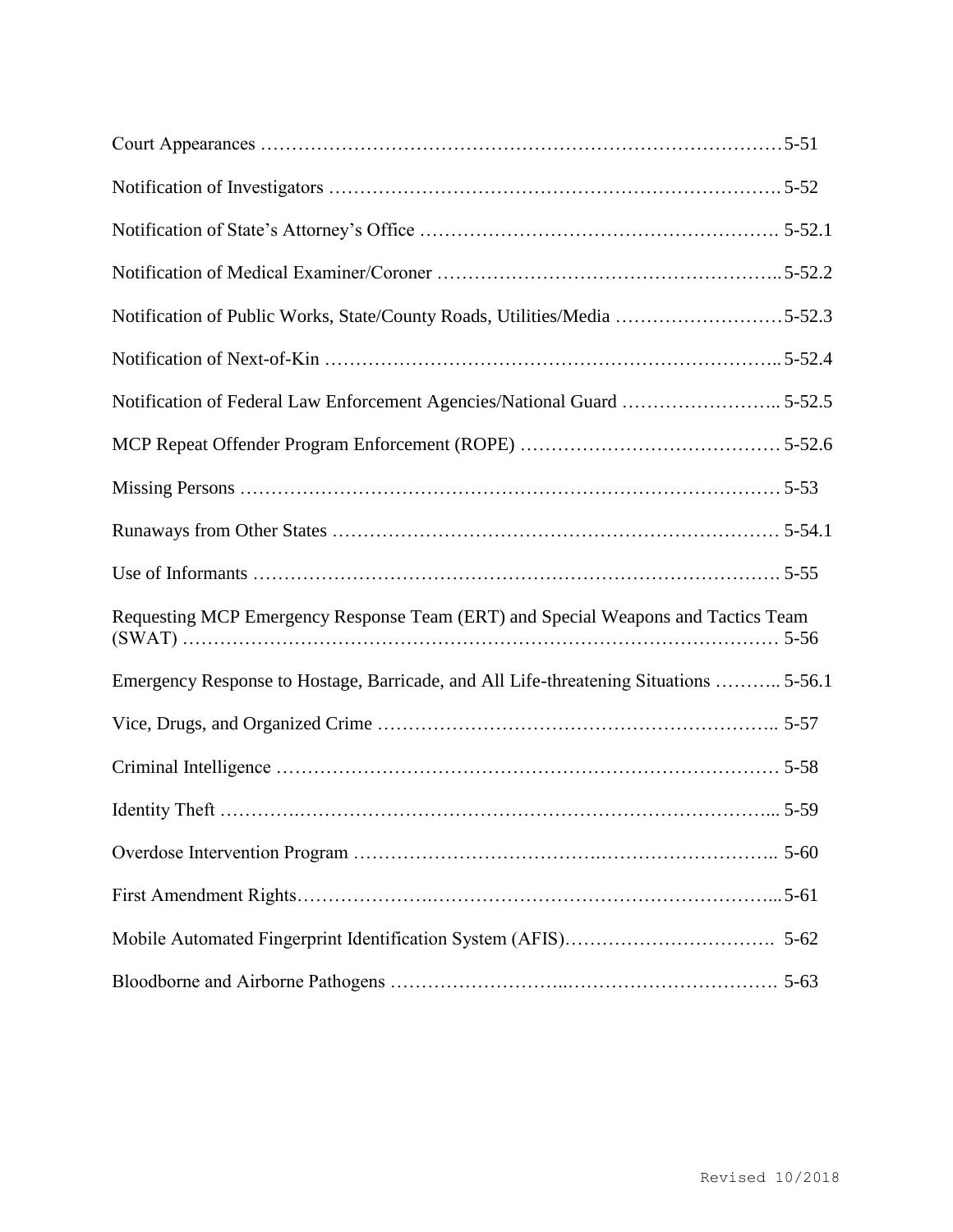# SECTION SIX - RECORDS AND REPORTS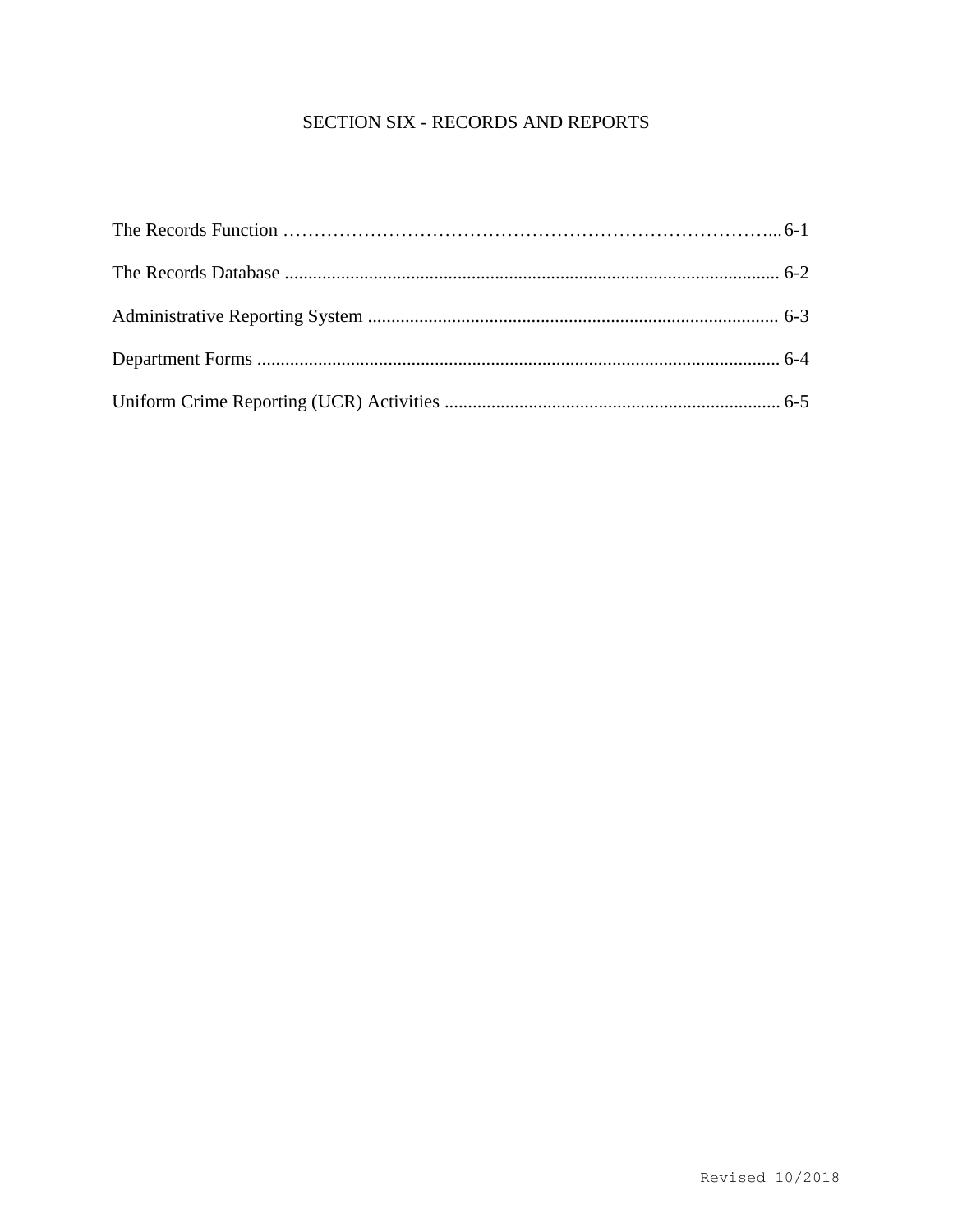## SECTION SEVEN - COMMUNICATIONS

| Chevy Chase Village Vendor, Soliciting, and Distribution of Literature Permits 7-8 |
|------------------------------------------------------------------------------------|
|                                                                                    |
|                                                                                    |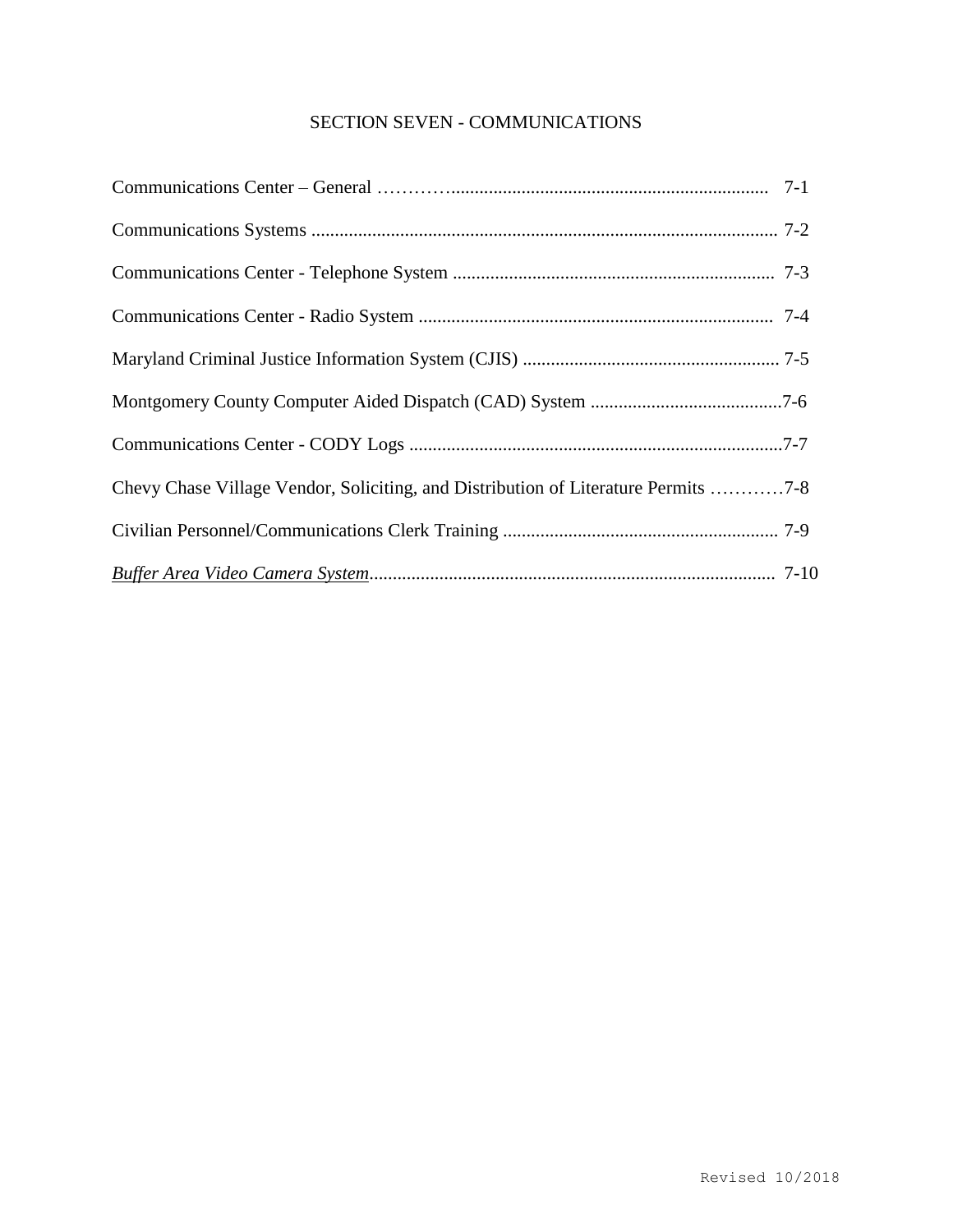# SECTION EIGHT - RULES AND REGULATIONS

|--|--|

## SECTION NINE - TRANSMITTAL SHEETS

### SECTION TEN - INSPECTION

# SECTION ELEVEN - EMERGENCIES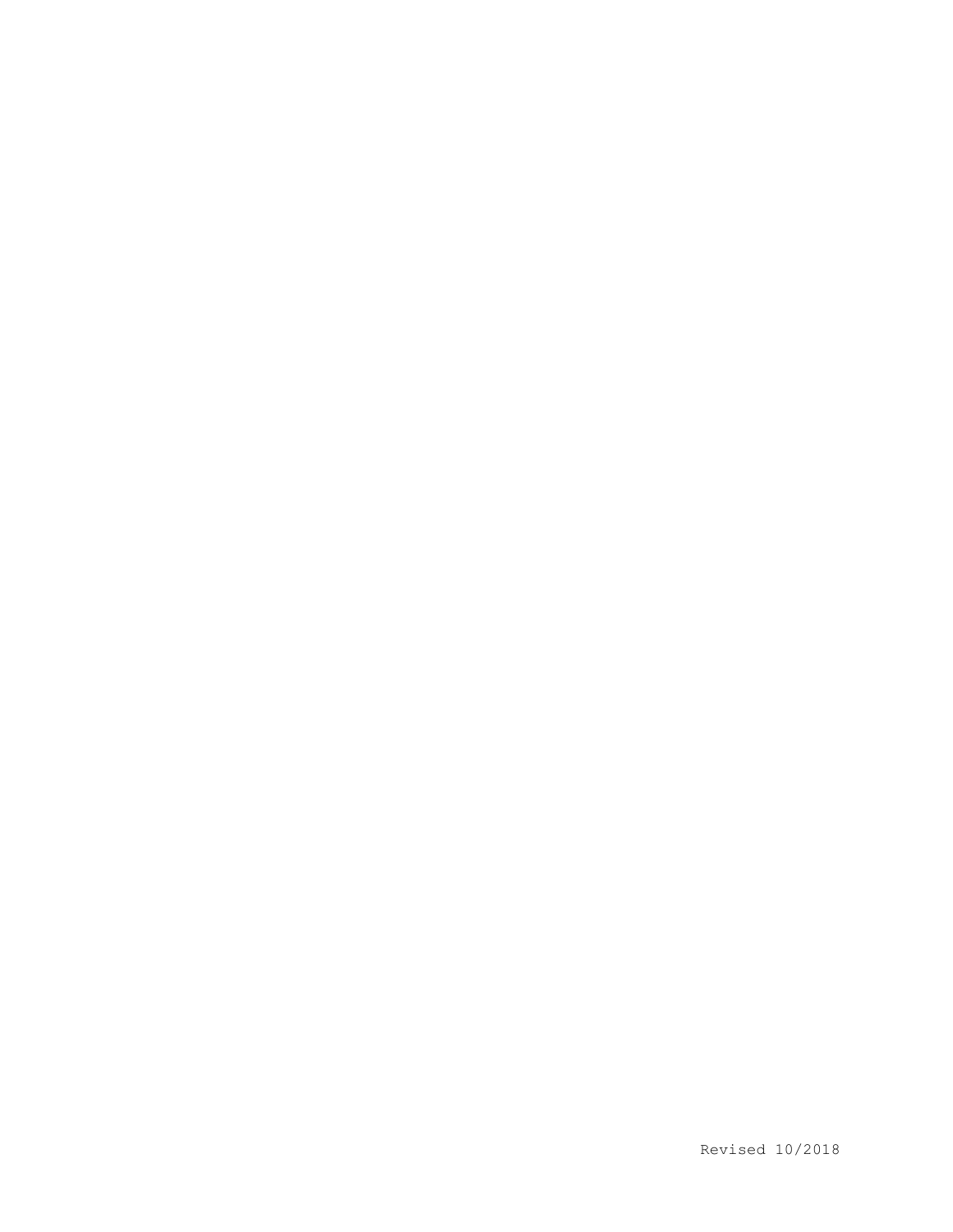## **GENERAL ORDER INDEX NUMBER**

## **Introductory Information**

| $2 - 1$ | Code of Ethics |
|---------|----------------|
| $2 - 2$ | Oath of Office |

- 2-3 Vision, Mission and Values
- 2-4 Goals and Objectives

#### **Administration**

- 3-1 Written Directive System
- 3-2 Law Enforcement Authority
- 3-2.1 Boundaries and Concurrent Jurisdiction
- 3-3 Extra-Jurisdictional Authority
- 3-5 Relationships with Other Agencies and Referrals<br>3-6 Department Organizational Structure
- Department Organizational Structure
- 3-6.1 Command Structure
- 3-7 General Administration
- 3-8 Receipt of Cash/Checks
- 3-11 Public Information
- 3-12 Planning and Policy
- 3-13 Policy Compliance and Audit

## **Personnel Practices**

| $4-1$     | Recruitment                                             |
|-----------|---------------------------------------------------------|
| $4 - 1.1$ | Selection                                               |
| $4 - 1.2$ | Equal Employment Opportunity Plan                       |
| $4 - 2$   | <b>Position Description - Police Officer</b>            |
| $4 - 2.1$ | Position Description – Police Sergeant                  |
| $4 - 3$   | <b>Position Description - Police Lieutenant</b>         |
| $4 - 4$   | Position Description - Chief of Police                  |
| $4 - 4.1$ | Position Description – Public Safety Coordinator        |
| $4 - 5$   | <b>Position Description - Communications Clerk</b>      |
| $4-6$     | <b>Position Description – Lead Communications Clerk</b> |
| $4 - 7$   | <b>Employee Benefits</b>                                |
| $4 - 7.1$ | Compensation                                            |
| $4 - 8$   | <b>Training and Career Development</b>                  |
| $4-9$     | Promotion                                               |
| $4 - 10$  | <b>Performance Evaluations</b>                          |
| $4 - 11$  | Handling Complaints and Administrative Investigations   |
| $4 - 12$  | <b>Early Warning System</b>                             |
| $4 - 13$  | <b>Employee Counseling &amp; Coaching</b>               |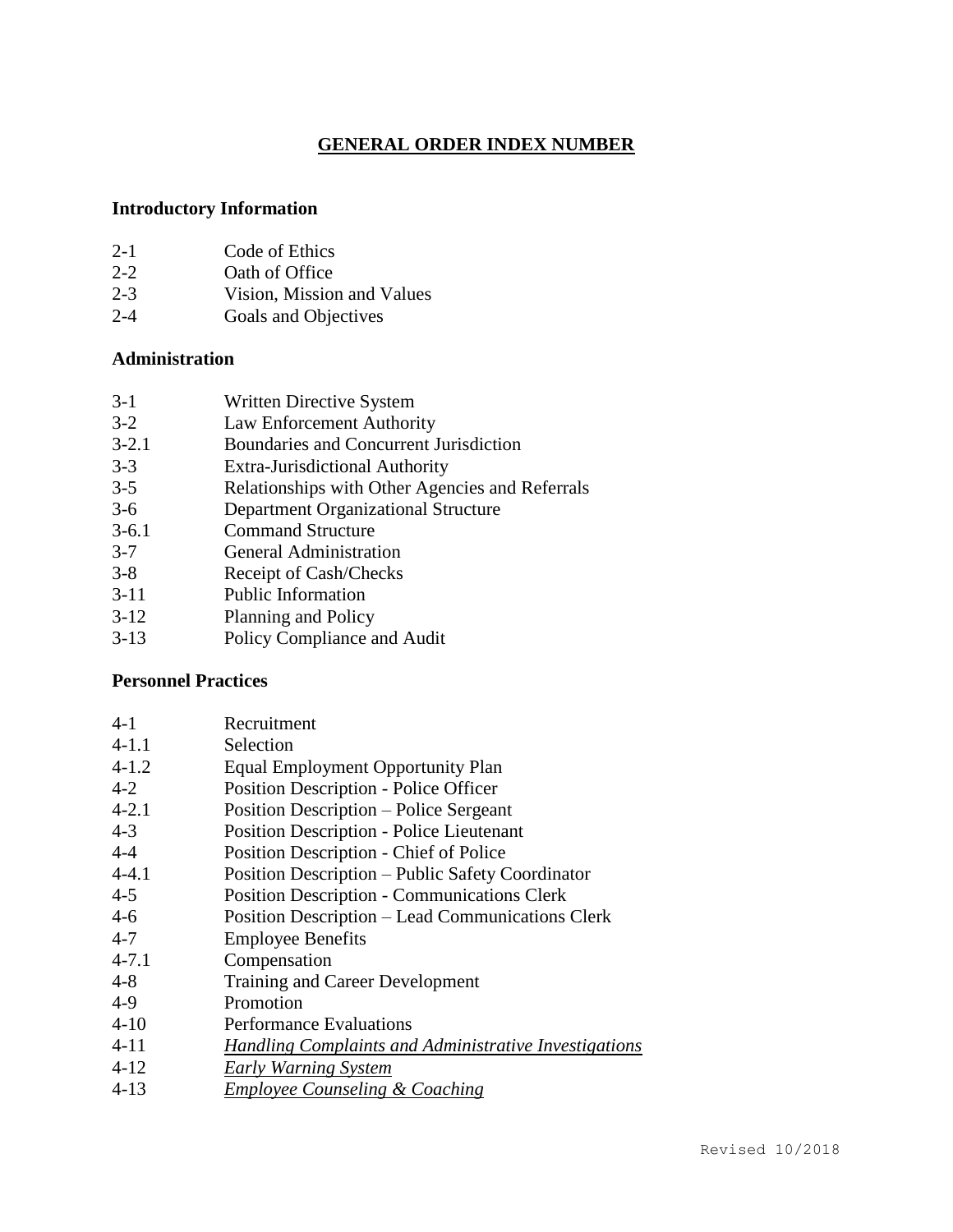| 4-13.1 | Dismissal of a Department Member |  |
|--------|----------------------------------|--|
|--------|----------------------------------|--|

- 4-14 Grievance Procedures
- 4-15 Physical/Mental Fitness and Exams
- 4-16 Inspections
- 4-17 Uniforms and Equipment
- 4-17.1 *Disposition of Surplus Firearms*
- 4-18 Body Armor
- 4-19 Secondary Employment
- 4-20 Grooming and Personal Appearance
- 4-21 Awards and Commendations
- 4-22 In-Service, Advanced, Specialized, and Roll Call Training
- 4-25 Harassment in the Workplace
- 4-26 Line of Duty Deaths or Serious Injuries to Employees
- 4-27 Employee Assistance Program
- 4-28 Social Networking and Electronic Media
- 4-29 Employee Involved Domestic Violence

## **Police Operations and Activities**

- 5-1 Sound Judgement and Reasonable Discretion 5-5 Use of Force 5-5.1 Animal Destruction 5-6 Firearms and Protective Instruments 5-7 In-Car Mobile Video Recorder System 5-8 Operation of Police Vehicles 5-9 Pursuit 5-10 Roadblocks 5-11 Inspection and Maintenance of Police Vehicles 5-12 Crime Prevention 5-12.1 Community Relations 5-13 Ride-along Program 5-13.1 Automated External Defibrillator (AED) 5-14 *Handling Calls for Service and* Incident Reporting 5-14.1 Field Interviews and Investigative Photographs of Individuals 5-14.2 Contacting Known Complainants/Callers 5-15 Mobile Data Computers 5-16 Constitutional Policing 5-16.1 Interactions with Transgender Individuals 5-17 Traffic Law Enforcement 5-17.1 Traffic Enforcement Techniques/Practices 5-18 Traffic Direction and Control 5-18.1 Traffic Ancillary Services 5-19 Parking Enforcement 5-19.1 Automated License Plate Recognition 5-20 Speed Measuring Devices
- 5-21 Collision Investigation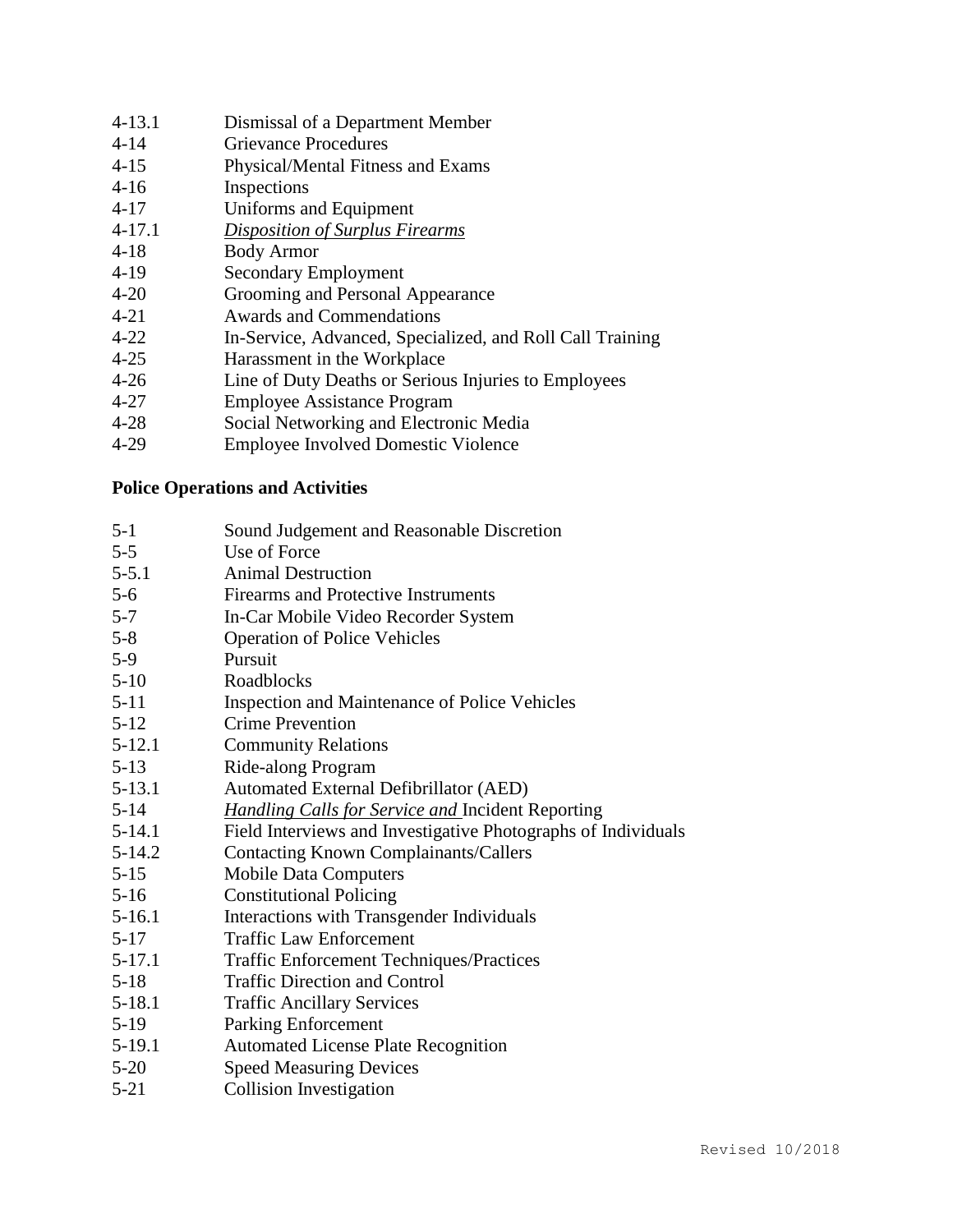| $5 - 21.1$ | <b>Collisions Involving Village Vehicles</b>                            |
|------------|-------------------------------------------------------------------------|
| $5 - 22$   | Driving While Under the Influence                                       |
| $5 - 23$   | Notification of Police and Village Officials                            |
| $5 - 24$   | Preliminary and Follow-up Investigations                                |
| $5 - 24.1$ | Victim and Witness Assistance                                           |
| $5 - 24.2$ | Response to Domestic Violence Incidents                                 |
| $5 - 24.3$ | <b>Extreme Risk Protective Orders</b>                                   |
| $5 - 25$   | <b>Mental Illness</b>                                                   |
| $5-26$     | <b>Evidence Collection</b>                                              |
| $5 - 26.1$ | <b>Suicide Notes</b>                                                    |
| $5 - 26.2$ | Photographing and Videotaping Crime Scenes                              |
| $5 - 26.3$ | Latent Fingerprint Evidence and Elimination Prints                      |
| $5 - 26.4$ | Submitting Evidence/Property to the Village Evidence Room, MCP Forensic |
|            | Services Section, and the Crime Lab                                     |
| $5-26.5$   | Found Property/Contraband/Property for Safekeeping                      |
| $5 - 26.6$ | Releasing/Returning Evidence or Property                                |
| $5 - 26.7$ | Seizure of U.S. Currency/Conveyances                                    |
| $5-28$     | Warrant and Wanted Person File                                          |
| $5-29$     | Service of Warrants/Processing Arrested Persons                         |
| $5-29.1$   | <b>Arrests Without Warrants/Processing Arrested Persons</b>             |
| $5 - 29.2$ | Alternatives to Arrest/Issuance of Citations                            |
| $5 - 30$   | Prisoner Searches and Transportation                                    |
| $5 - 31$   | <b>Eyewitness Identification</b>                                        |
| $5 - 32$   | <b>MCP</b> Holding Facilities                                           |
| $5 - 33$   | Searches and Seizures With and Without Warrants                         |
| $5 - 35$   | <b>Juvenile Matters</b>                                                 |
| $5 - 36$   | Taking Juveniles into Custody                                           |
| $5 - 36.1$ | Citation Issuance and Referrals of Juveniles                            |
| $5 - 36.2$ | Custodial Interrogations of Juveniles                                   |
| $5 - 37$   | The Patrol Function                                                     |
| $5-40$     | <b>Bomb</b> Threat                                                      |
| $5 - 42$   | Aliens/Foreign Nationals                                                |
| $5-43$     | Diplomatic Immunity                                                     |
| 5-44       | <b>Consular Notification</b>                                            |
| $5 - 45$   | <b>House Checks</b>                                                     |
| $5-46$     | Code Enforcement                                                        |
| $5-46.1$   | Noise Control                                                           |
| $5-48$     | <b>Towing Policy</b>                                                    |
| $5 - 50$   | <b>Bicycle Patrol</b>                                                   |
| $5 - 50.3$ | Unmarked Hybrid Police Vehicle                                          |
| $5 - 50.4$ | <b>Bait Car</b>                                                         |
| $5 - 51$   | <b>Court Appearances</b>                                                |
| $5 - 52$   | Notification of Investigators                                           |
| $5 - 52.1$ | Notification of State's Attorney's Office                               |
| $5 - 52.2$ | Notification of Medical Examiner/Coroner                                |
| $5 - 52.3$ | Notification of Public Works, State/County Roads, Utilities/Media       |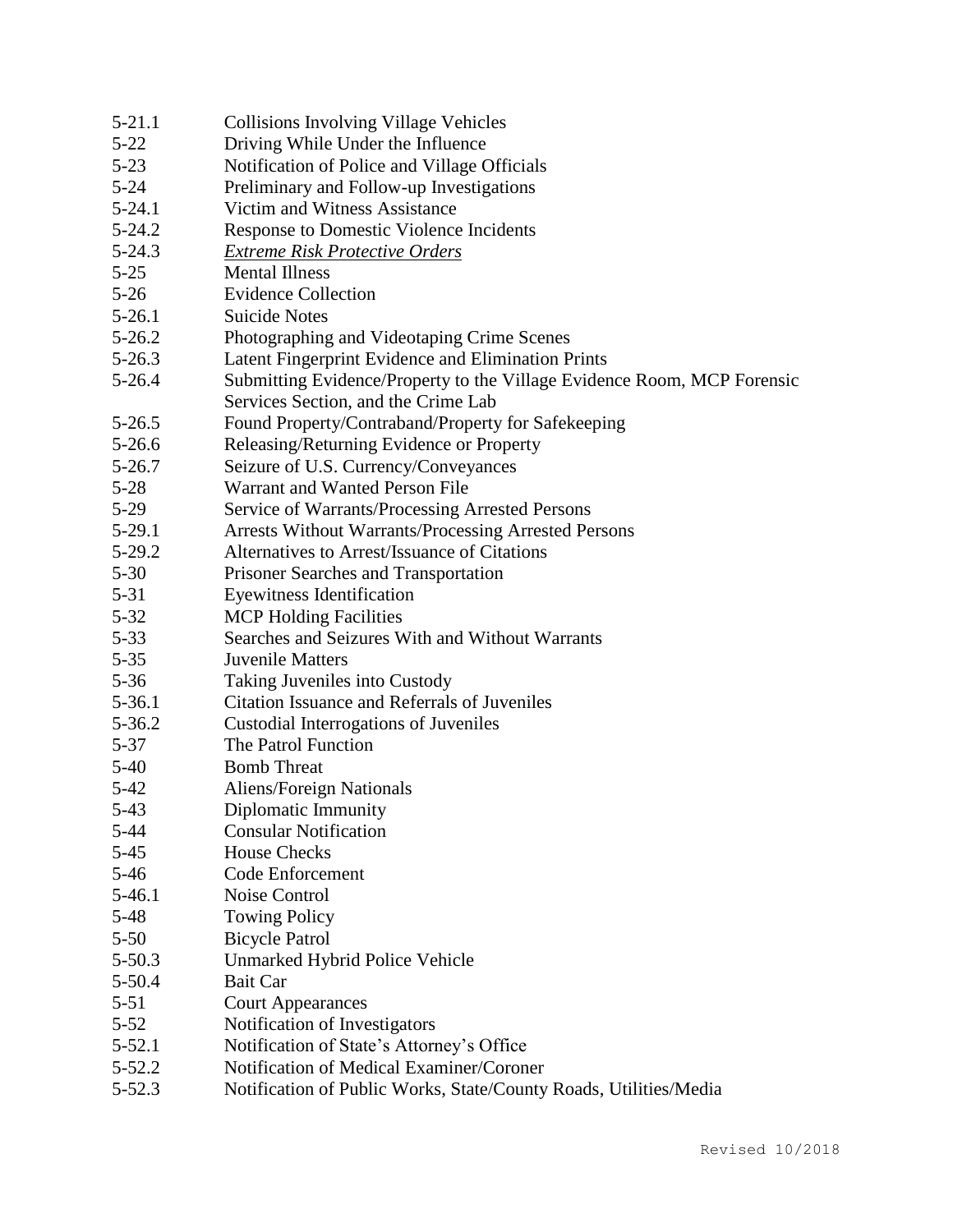- 5-52.5 Notification of Federal Law Enforcement Agencies/National Guard 5-52.6 MCP Repeat Offender Program Enforcement (ROPE) 5-53 Missing Persons 5-54.1 Runaways from Other States 5-55 Use of Informants 5-56 Requesting MCP Emergency Response Team (ERT) and Special Weapons and Tactics Team (SWAT) 5-56.1 Emergency Response to Hostage, Barricade, and All Life-threatening Situations 5-57 Vice, Drugs, and Organized Crime
- 5-58 Criminal Intelligence
- 5-59 Identity Theft
- 5-60 Overdose Intervention Program

5-52.4 Notification of Next-of-Kin

- 5-61 First Amendment Rights
- 5-62 Mobile Automated Fingerprint Identification System
- 5-63 Bloodborne and Airborne Pathogens

#### **Records and Reports**

| $6-1$ | The Records Function |
|-------|----------------------|
|-------|----------------------|

- 6-2 The Records Database
- 6-3 Administrative Reporting System
- 6-4 Department Forms
- 6-5 Uniform Crime Reporting (UCR) Activities

#### **Communications**

- 7-1 Communications Center General
- 7-2 Communications Systems
- 7-3 Communications Center Telephone System
- 7-4 Communications Center Radio System
- 7-5 Maryland Criminal Justice Information System (CJIS)
- 7-6 Montgomery County Computer Aided Dispatch (CAD) System
- 7-7 Communications Center CODY Logs
- 7-8 Chevy Chase Village Vendor, Soliciting, and Distribution of Literature Permits
- 7-9 Communications Training
- 7-10 *Buffer Area Video Camera System*

#### **Rules and Regulations**

#### 8-1 General Rules

## **Transmittal Sheets – Section Nine**

### **Inspection Sheets – Section Ten**